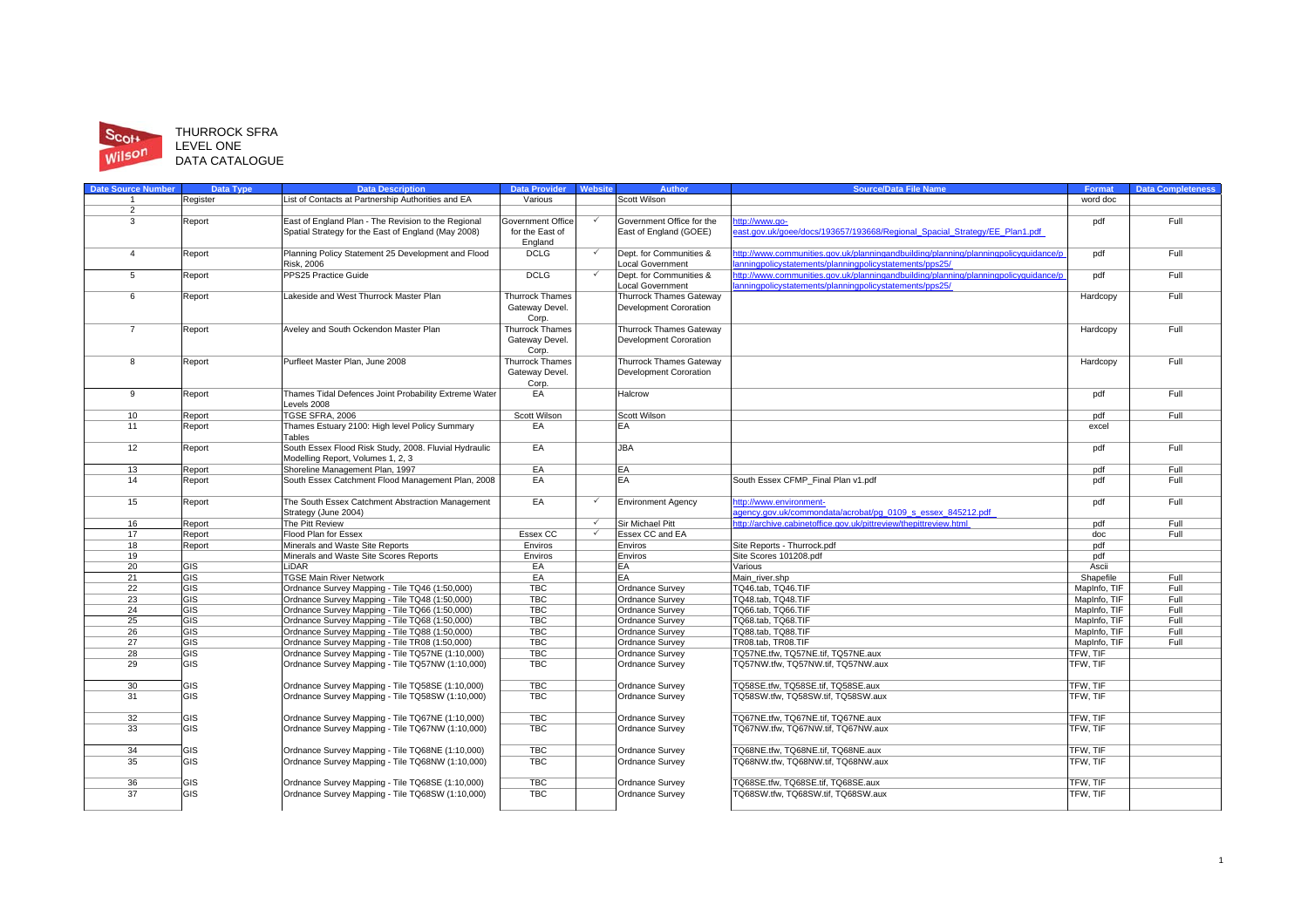

#### Scott **HURROCK SFRA**<br>LEVEL ONE **DATA CATALOGUE**

| <b>Date Source Number</b> | <b>Data Type</b> | <b>Data Description</b>                                                             | <b>Data Provider</b>     | Website | <b>Author</b>            | <b>Source/Data File Name</b>                                                               | Format                 | <b>Data Completeness</b> |
|---------------------------|------------------|-------------------------------------------------------------------------------------|--------------------------|---------|--------------------------|--------------------------------------------------------------------------------------------|------------------------|--------------------------|
| 38                        | GIS              | Ordnance Survey Mapping - Tile TQ77NW (1:10,000)                                    | TBC                      |         | Ordnance Survey          | TQ77NW.tfw, TQ77NW.tif, TQ77NW.aux                                                         | TFW, TIF               |                          |
| 39                        | <b>GIS</b>       | Ordnance Survey Mapping - Tile TQ78NW (1:10,000)                                    | <b>TBC</b>               |         | Ordnance Survey          | TQ78NW.tfw. TQ78NW.tif. TQ78NW.aux                                                         | TFW. TIF               |                          |
| 40                        | GIS              | Ordnance Survey Mapping - Tile TQ78SE (1:10,000)                                    | TBC                      |         | Ordnance Survey          | TQ78SE.tfw, TQ78SE.tif, TQ78SE.aux                                                         | TFW, TIF               |                          |
| 41                        | GIS              | Ordnance Survey Mapping - Tile TQ78SW (1:10,000)                                    | <b>TBC</b>               |         | Ordnance Survey          | TQ78SW.tfw, TQ78SW.tif, TQ78SW.aux                                                         | TFW, TIF               |                          |
|                           |                  |                                                                                     |                          |         |                          |                                                                                            |                        |                          |
| 42                        | GIS              | Footpaths                                                                           | <b>TBC</b>               |         | Ordnance Survey          | Footpath 250k                                                                              | MapInfo, TAB           | Full                     |
| 43                        | GIS              | Railways 250k                                                                       | <b>TBC</b>               |         | Ordnance Survey          | Railway 250k                                                                               | <b>MapInfo, TAB</b>    | Full                     |
| 44                        | GIS              | Railways 625k                                                                       | <b>TBC</b>               |         | Ordnance Survey          | Railway 625k                                                                               | MapInfo, TAB           | Full                     |
| 45                        | GIS              | A Roads                                                                             | <b>TBC</b>               |         | Ordnance Survey          | Roads A 625k.shp                                                                           | Shapefile              | Full                     |
| 46                        | GIS              | <b>B</b> Roads                                                                      | <b>TBC</b>               |         | Ordnance Survey          | Roads B 625k.shp                                                                           | Shapefile              | Full                     |
| 47                        | GIS              | <b>Minor Roads</b>                                                                  | <b>TBC</b>               |         | Ordnance Survey          | Roads minor 625k.shp                                                                       | Shapefile              | Full                     |
| 48                        | GIS              | <b>Primary Roads</b>                                                                | <b>TBC</b>               |         | Ordnance Survey          | Roads primary 625k.shp                                                                     | Shapefile              | Full                     |
| 49                        | GIS              | TGSE Flood Zone 3, 2006                                                             | EA                       |         | EA                       | tgse_fz3.shp                                                                               | Shapefile              | Require Update?          |
| 50                        | GIS              | TGSE Flood Zone 2, 2006                                                             | EA                       |         | EA                       | tgse fz2.shp                                                                               | Shapefile              | Require Update?          |
| 51                        | <b>GIS</b>       | National Flood and Coastal Defence Database                                         | EA                       |         | EA                       | Basildon.TAB: Castle.TAB: Southend.TAB: Rochford.TAB                                       | MapInfo, TAB           | Full                     |
| 52                        | GIS              | Areas Benefiting from Flood Defences                                                | <b>TBC</b>               |         | EA                       | Areas that benefit from Flood Defences (EA)                                                | Shapefile              | Full                     |
| 53                        | GIS              | Green Belt Area                                                                     | <b>TBC</b>               |         | <b>TBC</b>               | Local Plan Green Belt Layer                                                                | Shapefile              | Draft                    |
| 54                        | GIS              | <b>Environmentally Sensitive Areas</b>                                              | <b>TBC</b>               |         | TBC                      | Environmentally_Sensitive_Areas                                                            | Shapefile              | Full                     |
| 55                        | GIS              | Flood Defences                                                                      | <b>TBC</b>               |         | <b>TBC</b>               | Flood Defences                                                                             | Shapefile              | Full                     |
| 56                        | GIS              | EA Ground Water Vulnerability                                                       | <b>TBC</b>               |         | <b>TBC</b>               | EA_Ground_Water_Vulnerability                                                              | Shapefile              | Full                     |
| 57                        | GIS              | EA Historic Flood Map                                                               | <b>TBC</b>               |         | TBC                      | Historic Flood Map (EA)                                                                    | Shapefile              | Full                     |
| 58                        | GIS              | <b>Local Nature Reserves</b>                                                        | <b>TBC</b>               |         | <b>TBC</b>               | ocal Nature Reserves                                                                       | Shapefile              | Full                     |
| 59                        | <b>GIS</b>       | Natural Areas                                                                       | <b>TBC</b>               |         | <b>TBC</b>               | Natural Areas                                                                              | Shapefile              | Full                     |
| 60                        | GIS              | <b>RAMSAR</b> sites                                                                 | <b>TBC</b>               |         | <b>TBC</b>               | RAMSAR Sites                                                                               | Shapefile              | Full                     |
| 61                        | GIS              | Special Protection Areas (SPA)                                                      | <b>TBC</b>               |         | TBC                      | Special Protection Areas                                                                   | Shapefile              | Full                     |
| 62                        | GIS              | Sites of Special Scientific Interest (SSSI)                                         | <b>TBC</b>               |         | TBC                      | Sites of Special Scientific Interest                                                       | Shapefile              | Full                     |
| 63                        | GIS              | Registered Common Land                                                              | <b>TBC</b>               |         | <b>TBC</b>               | Registered_Common_Land                                                                     | Shapefile              | Full                     |
| 64                        | GIS              | <b>Village Greens</b>                                                               | <b>TBC</b>               |         | <b>TBC</b>               | Village Greens                                                                             | Shapefile              | Full                     |
| 65<br>66                  | GIS<br>GIS       | EA Hydrometric Catchments<br>Ancient Woodland                                       | <b>TBC</b><br><b>TBC</b> |         | <b>TBC</b><br><b>TBC</b> | EA Hydrometric Catchments<br>Ancient Woodland (EN)                                         | Shapefile              | Full<br>Full             |
| 67                        | GIS              | <b>Character Areas</b>                                                              | <b>TBC</b>               |         | TBC                      | Character Areas                                                                            | Shapefile<br>Shapefile | Full                     |
| 68                        | <b>GIS</b>       | EA Floodzone 2 and 3                                                                | <b>TBC</b>               |         | <b>TBC</b>               | Flood Zone 2 and 3 (EA)                                                                    | Shapefile              | Full                     |
| 69                        | GIS              | <b>Listed Buildings</b>                                                             | <b>TBC</b>               |         | <b>TBC</b>               | Listed Buildings                                                                           | Shapefile              | Full                     |
| 70                        | GIS              | Register of Parks and Gardens of Special Historic                                   | <b>TBC</b>               |         | <b>TBC</b>               | Register_of_Parks_and_Gardens_of_Special_Historic_Interest                                 | Shapefile              | Full                     |
|                           |                  | Interest                                                                            |                          |         |                          |                                                                                            |                        |                          |
| 71                        | GIS              | Parks and Gardens                                                                   | <b>TBC</b>               |         | <b>TBC</b>               | Parks and Gardens                                                                          | Shapefile              | Full                     |
| 72                        | GIS              | Conservation Areas Boundaries 2007                                                  | <b>TBC</b>               |         | TBC                      | Conservation Areas Boundaries 2007                                                         | Shapefile              | Full                     |
| 73                        | <b>GIS</b>       | Areas Deficient in 20 ha Sites                                                      | <b>TBC</b>               |         | <b>TBC</b>               | Areas Deficient in 20 ha Sites                                                             | Shapefile              | Full                     |
| 74                        | GIS              | Areas Deficient in 100 ha Sites                                                     | <b>TBC</b>               |         | <b>TBC</b>               | Areas Deficient in 100 ha Sites                                                            | Shapefile              | Full                     |
| 75                        | GIS              | Water Based Green Space Open Spaces                                                 | <b>TBC</b>               |         | <b>TBC</b>               | Water Based Green Space Open Spaces                                                        | Shapefile              | Full                     |
| 76                        | GIS              | <b>Local Wildlife Sites</b>                                                         | <b>TBC</b>               |         | TBC                      | Local_Wildlife_Sites                                                                       | Shapefile              | Full                     |
| 77                        | GIS              | Potential Local Wildlife Sites                                                      | <b>TBC</b>               |         | TBC                      | Potential_Local_Wildlife_Sites                                                             | Shapefile              | Full                     |
| 78                        | GIS<br>GIS       | Amenity Greenspace                                                                  | <b>TBC</b><br><b>TBC</b> |         | <b>TBC</b><br><b>TBC</b> | Amenity Greenspace                                                                         | Shapefile              | Full<br>Full             |
| 79<br>80                  | GIS              | Biodiversity Sites of Local Interest<br>GI - Proposed Strategic Green Links - Urban | <b>TBC</b>               |         | <b>TBC</b>               | Biodiversity Sites of Local Interest                                                       | Shapefile<br>Shapefile | Full                     |
| 81                        | <b>GIS</b>       | GI - Proposed Strategic Green Links - Rural                                         | <b>TBC</b>               |         | <b>TBC</b>               | GI - Proposed Strategic Green Links - Urban<br>GI - Proposed Strategic Green Links - Rural | Shapefile              | Full                     |
| 82                        | GIS              | GI - Priority for Flood Management                                                  | <b>TBC</b>               |         | <b>TBC</b>               | GI_-_Priority_for_Flood_Management                                                         |                        | Full                     |
| 83                        | GIS              | GI - Potential Local Greenways                                                      | <b>TBC</b>               |         | <b>TBC</b>               | GI_-_Potential_Local_Greenways                                                             | Shapefile<br>Shapefile | Full                     |
| 84                        | GIS              | GI - Strategic Heritage Asset                                                       | <b>TBC</b>               |         | <b>TBC</b>               | GI_-_Strategic_Heritage_Asset                                                              | Shapefile              | Full                     |
| 85                        | GIS              | GI - Potential Heritage Assets                                                      | <b>TBC</b>               |         | <b>TBC</b>               | GI - Potential Heritage Assets                                                             | Shapefile              | Full                     |
| 86                        | GIS              | GI - Strategic Open Space                                                           | <b>TBC</b>               |         | <b>TBC</b>               | GI - Strategic Open Space                                                                  | Shapefile              | Full                     |
| 87                        | GIS              | GI - Potential for Open Space                                                       | <b>TBC</b>               |         | TBC                      | GI - Potential for Open Space                                                              | Shapefile              | Full                     |
| 88                        | GIS              | GI - Existing Strategic Bridging Points                                             | <b>TBC</b>               |         | TBC                      | GI_-_Existing_Strategic_Bridging_Points                                                    | Shapefile              | Full                     |
| 89                        | GIS              | GI - Proposed Strategic Bridging Points                                             | <b>TBC</b>               |         | <b>TBC</b>               | GI_-_Proposed_Strategic_Bridging_Points.                                                   | Shapefile              | Full                     |
| 90                        | GIS              | GI - Potential for SuDS                                                             | TBC                      |         | <b>TBC</b>               | GI - Potential for SuDS                                                                    | Shapefile              | Full                     |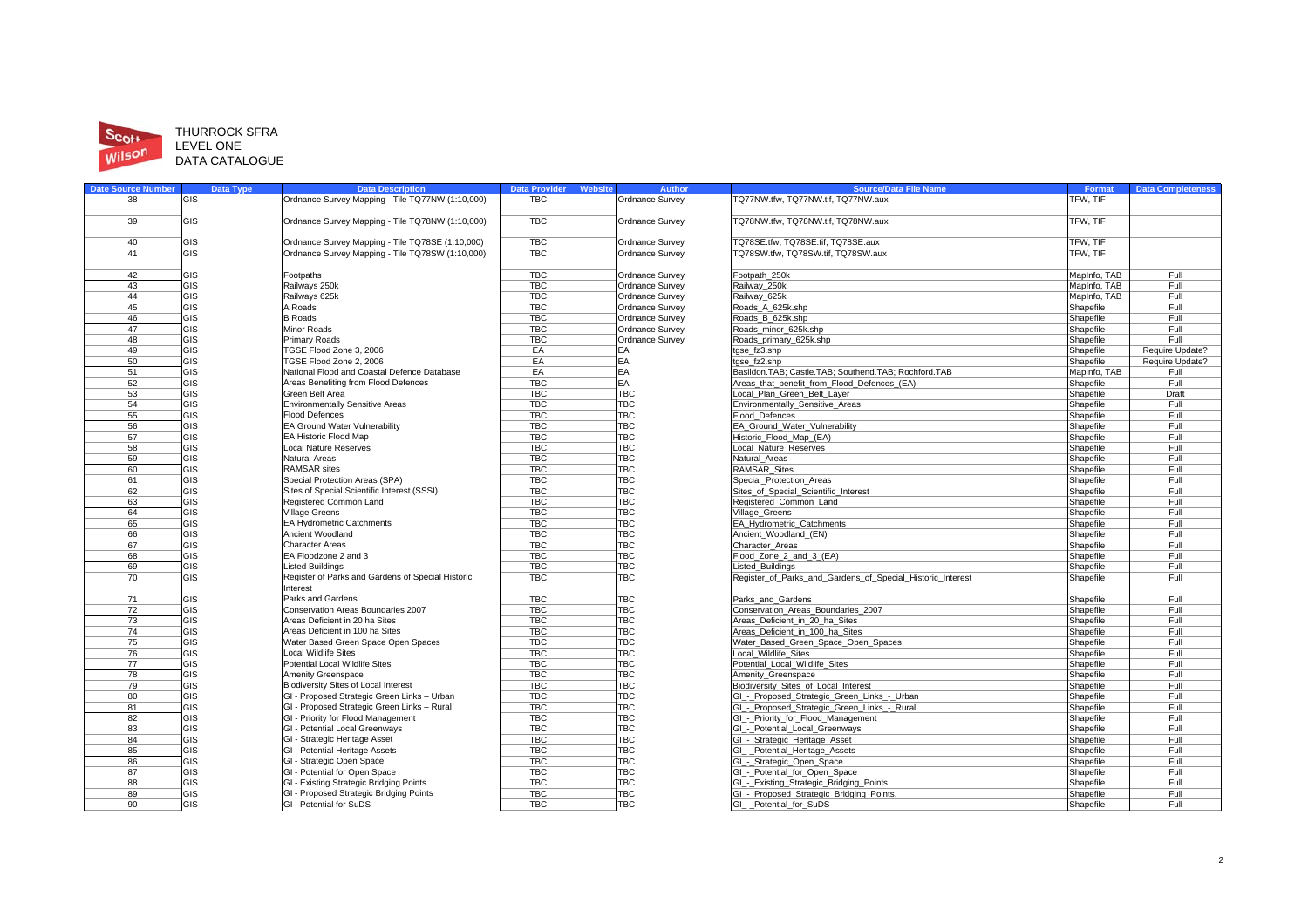

## Scott THURROCK SFRA<br>
Wilson LEVEL ONE<br>
DATA CATALOGUE

| <b>Date Source Number</b> | <b>Data Type</b>    | <b>Data Description</b>                             | <b>Data Provider</b> | <b>Website</b> | <b>Author</b> | <b>Source/Data File Name</b>                                    | Format             | <b>Data Completeness</b> |
|---------------------------|---------------------|-----------------------------------------------------|----------------------|----------------|---------------|-----------------------------------------------------------------|--------------------|--------------------------|
| 91                        | GIS                 | GI - Potential for Managed Realignment              | <b>TBC</b>           |                | <b>TBC</b>    | GI - Potential for Managed Realignment                          | Shapefile          | Full                     |
| 92                        | GIS                 | GI - Natural Systems Opportunity                    | <b>TBC</b>           |                | <b>TBC</b>    | GI - Natural Systems Opportunity                                | Shapefile          | Full                     |
| 93                        | GIS                 | GI - Strategic Views                                | <b>TBC</b>           |                | <b>TBC</b>    | GI - Strategic Views                                            | Shapefile          | Full                     |
| 94                        | GIS                 | GI - Strategic Sites to Safeguard for Biodiversity  | <b>TBC</b>           |                | <b>TBC</b>    | GI - Strategic Sites to Safeguard for Biodiversity              | Shapefile          | Full                     |
| 95                        | GIS                 | GI - Strategic sites NSNGS (Points)                 | <b>TBC</b>           |                | <b>TBC</b>    | - Strategic sites NSNGS (Points)                                | Shapefile          | Full                     |
| 96                        | GIS                 | GI - Sustrans Route                                 | <b>TBC</b>           |                | <b>TBC</b>    | GI - Sustrans Route                                             | Shapefile          | Full                     |
| 97                        | GIS                 | LDF Preferred Options - Housing                     | <b>TBC</b>           |                | TBC           | LDF Preferred Options - Housing                                 | Shapefile          | Full                     |
| 98                        | GIS                 | LDF Preferred Options - Existing Secondary          | <b>TBC</b>           |                | <b>TBC</b>    | LDF Preferred Options - Existing Secondary Employment           | Shapefile          | Full                     |
|                           |                     | Employment                                          |                      |                |               |                                                                 |                    |                          |
| 99                        | <b>GIS</b>          | LDF Preferred Options - Major Developed Site        | <b>TBC</b>           |                | TBC           | LDF Preferred Options - Major Developed Sites                   | Shapefile          | Full                     |
| 100                       | GIS                 | LDF Preferred Options - New Primary Employment      | <b>TBC</b>           |                | <b>TBC</b>    | LDF Preferred Options - New Primary Employment                  | Shapefile          | Full                     |
| 101                       | GIS                 |                                                     | <b>TBC</b>           |                | TBC           | LDF Preferred Options - New Secondary Employment                | Shapefile          | Full                     |
|                           |                     | LDF Preferred Options - New Secondary Employment    |                      |                |               |                                                                 |                    |                          |
| 102                       | GIS                 | LDF Preferred Options - Oil & Chemical              | <b>TBC</b>           |                | TBC           | LDF Preferred Options - Oil & Chemical                          | Shapefile          | Full                     |
| 103                       | GIS                 | LDF Preferred Options - Port Related Development    | <b>TBC</b>           |                | TBC           | LDF Preferred Options - Port Related Development                | Shapefile          | Full                     |
| 104                       | GIS                 | LDF Preferred Options - Retail Large Parades        | <b>TBC</b>           |                | TBC           | LDF Preferred Options - Retail Large Parades                    | Shapefile          | Full                     |
| 105                       | GIS                 | LDF Preferred Options - Retail Small Parades        | <b>TBC</b>           |                | TBC           | LDF Preferred Options - Retail Small Parades                    | Shapefile          | Full                     |
| 106                       | GIS                 | LDF Preferred Options - Retail Town Centres         | <b>TBC</b>           |                | TBC           | LDF Preferred Options - Retail Town Centres                     | Shapefile          | Full                     |
| 107                       | GIS                 | LDF Preferred Options - Leisure Facilities          | <b>TBC</b>           |                | TBC           | LDF Preferred Options - Leisure Facilities                      | Shapefile          | Full                     |
| 108                       | GIS                 | LDF Preferred Options - Health Facilities           | <b>TBC</b>           |                | <b>TBC</b>    | LDF Preferred Options - Health Facilities                       | Shapefile          | Full                     |
| 109                       | GIS                 | LDF Preferred Options - Community Facilities        | <b>TBC</b>           |                | TBC           | LDF Preferred Options - Community Facilities                    | Shapefile          | Full                     |
| 110                       | GIS                 | LDF Preferred Options - Schools                     | <b>TBC</b>           |                | <b>TBC</b>    | LDF Preferred Options - Schools                                 | Shapefile          | Full                     |
| 111                       | GIS                 | LDF Preferred Options - Strategic Transport Schemes | <b>TBC</b>           |                | TBC           | LDF Preferred Options - Strategic Transport Schemes - Port      | Shapefile          | Full                     |
|                           |                     | Port                                                |                      |                |               |                                                                 |                    |                          |
| 112                       | GIS                 | LDF Preferred Options - Strategic Transport Schemes | <b>TBC</b>           |                | <b>TBC</b>    | LDF Preferred Options - Strategic Transport Schemes - Road Rail | Shapefile          | Full                     |
|                           |                     | Road/Rail                                           |                      |                |               |                                                                 |                    |                          |
| 113                       | <b>GIS</b>          | LDF Preferred Options - Strategic Transport Schemes | <b>TBC</b>           |                | <b>TBC</b>    | LDF Preferred Options - Strategic Transport Schemes - Sustrans  | Shapefile          | Full                     |
|                           |                     | <b>Sustrans</b>                                     |                      |                |               |                                                                 |                    |                          |
| 114                       | <b>GIS</b>          | LDF Preferred Options - Strategic Transport Schemes | <b>TBC</b>           |                | <b>TBC</b>    | LDF Preferred Options - Strategic Transport Schemes -           | Shapefile          | Full                     |
|                           |                     | South Essex Rapid Transit                           |                      |                |               | South Essex Rapid Transit                                       |                    |                          |
| 115                       | GIS                 | <b>Gypsy Sites</b>                                  | <b>TBC</b>           |                | <b>TBC</b>    | Gypsy_Sites                                                     | Shapefile          | Full                     |
| 116                       | GIS                 | LDF Preferred Options - Travelling Showpeople       | <b>TBC</b>           |                | TBC           | LDF Preferred Options - Travelling Showpeople                   | Shapefile          | Full                     |
| 117                       | GIS                 | Urban Areas ECC Defined                             | <b>TBC</b>           |                | TBC           | Urban Areas ECC Defined                                         | Shapefile          | Full                     |
| 118                       | GIS                 | BLZ16 4 07 Broad Locations Areas                    | <b>TBC</b>           |                | <b>TBC</b>    | Regeneration areas 26 11 08                                     | Shapefile          | Full                     |
| 119                       | GIS                 | Thurrock BC Boundary                                | <b>TBC</b>           |                | TBC           | council extent thurrock                                         | MapInfo, TAB       | Full                     |
| 120                       | GIS                 | Minerals and Waste Sites                            | <b>TBC</b>           |                | <b>TBC</b>    | Call for sites shp New identified Sites ammended 11 12 08 shp   | Shapefile          | Full                     |
| 121                       | GIS                 | Solid Geology                                       | <b>BGS</b>           |                | Scott Wilson  | bedrock                                                         | MapInfo TAB        |                          |
| 122                       | GIS                 | <b>Drift Deposits Geology</b>                       | <b>BGS</b>           |                | Scott Wilson  | drift_geology                                                   | MapInfo TAB        |                          |
| 123                       | GIS                 | Flood Zones for Stanford Brook                      | EA                   |                | EA            | various                                                         | <b>MapInfo TAB</b> |                          |
| 124                       | <b>ISIS</b> outputs | Flood extents for Mardyke                           | EA                   |                | EA            | various                                                         | <b>ISIS</b> files  |                          |
|                           |                     |                                                     |                      |                |               |                                                                 |                    |                          |
|                           |                     |                                                     |                      |                |               |                                                                 |                    |                          |
|                           |                     |                                                     |                      |                |               |                                                                 |                    |                          |
|                           |                     |                                                     |                      |                |               |                                                                 |                    |                          |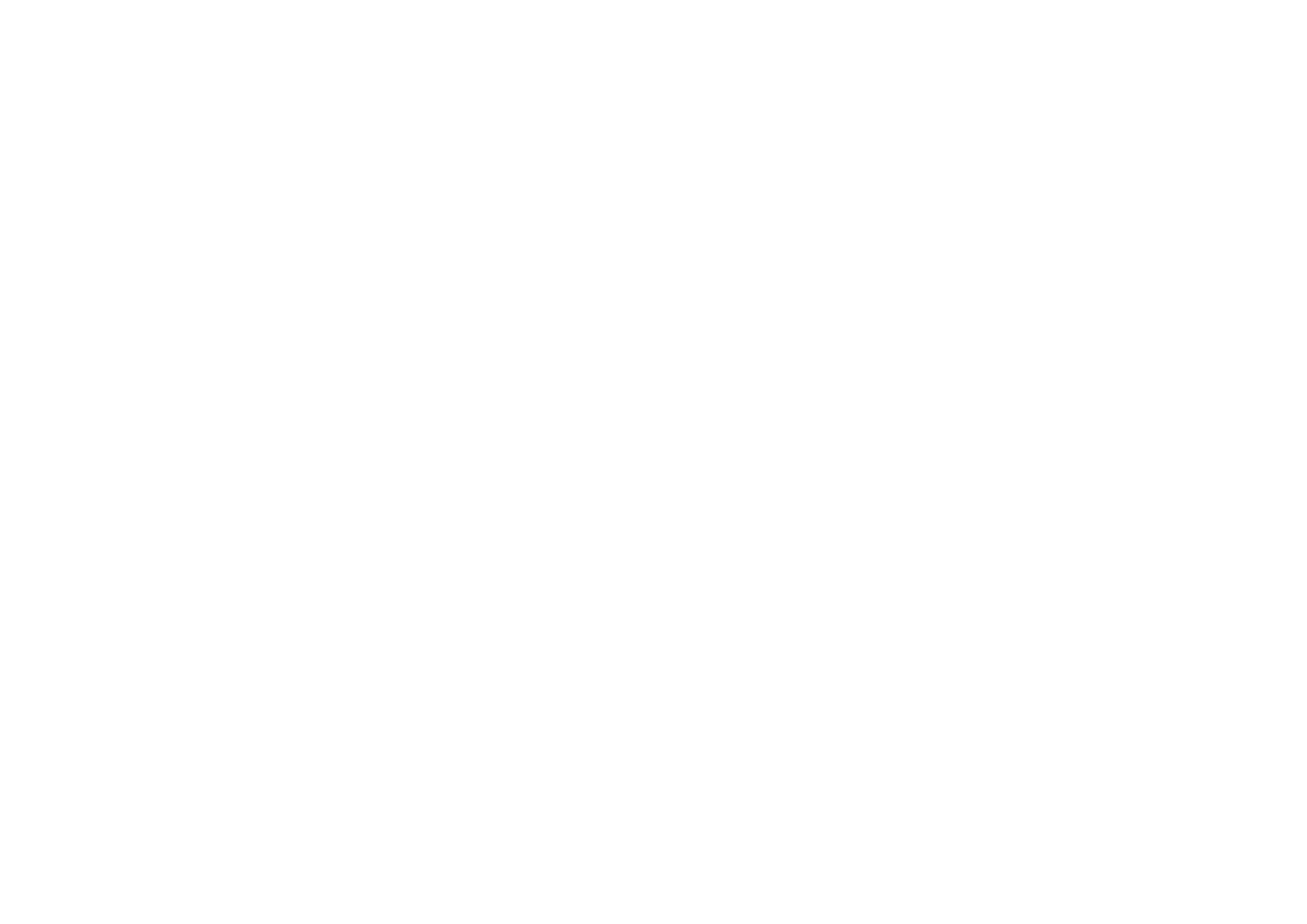

#### Scott Wilson - Eleanor Cole **Our ref** CCE/2008/38761 Eleanor.Cole@scottwilson.com **Your ref**

Date  $18^{th}$  November 2008

Dear Eleanor

### **Thurrock Level 2 SFRA and TGSE SFRA Scoping**

Thank you for your email dated  $28<sup>th</sup>$  October 2008. Following internal consultations we are now able to reply to your enquiry as follows.

**OS mapping:** We do not have the licence to provide you with the 10k mapping. However, you should be able to get the information from the Local Authority.

Lidar Data: Mike Plant in our Lidar team will be contacting you direct.

**Peak Tidal levels:** Please find attached levels for the Thames area.

**NFCDD data:** Please find attached folders with data.

**Other Defence Level Data:** The 'coastline' of Thurrock Council is protected by our Thames Tidal defences from the Mardyke in the West to Fobbing Horse Barrier in the East.

The defence height varies slightly, depending on exposure, between 6.9m AODN to 7.2m AODN. The 1953 tide level, the highest ever recorded, was 5.03m AODN.

The seawalls are built to a very high standard, offering protection in excess of a 1 in 1000 year level. The walls are mostly parapet type, steel, reinforced concrete or a combination of the two. Because of the complex industrial use of much of the frontage considerable provision for access, pipelines , cables etc is incorporated into the designs. Some walls are embankments with smaller parapets on top.

Two moveable Barriers are present; Tilbury, which is fitted to the Dock entrance and Fobbing Horse which is mostly for the defence of Canvey Island but also prevents the flooding of Fobbing Marshes.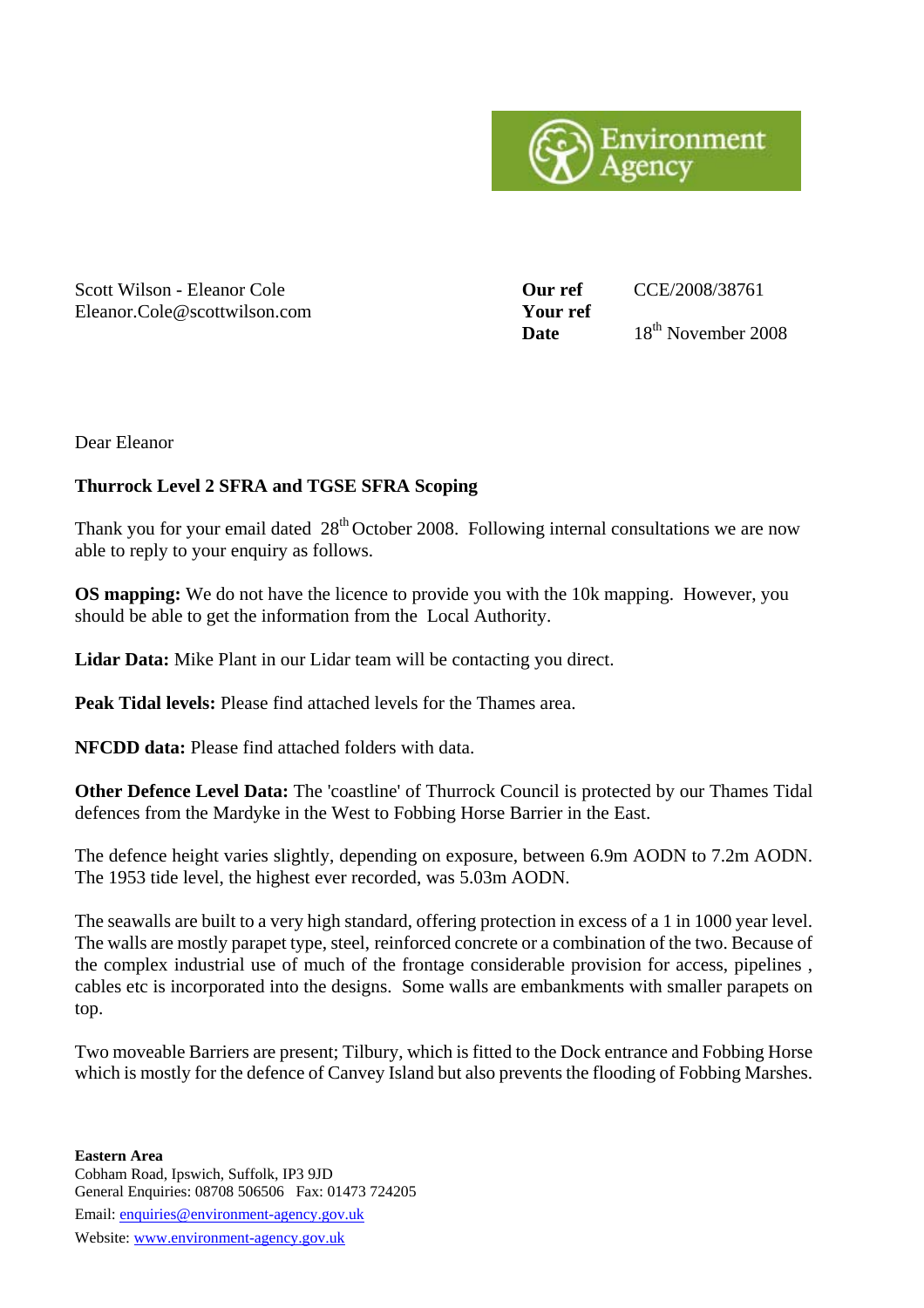Fluvial drainage is dealt with by a mixture of gravity sluices & pumping stations. Provision for flood storage, notably at Tilbury, is provided to reduce the fluvial flood risk during period of tide lock where needed.

**Jflow data:** We do not have the licence to give out this information.

#### **Documents**

**Thames Catchment Flood Management Plan:** This will follow.

**Shoreline Management Plan:** Please find enclosed a CD containing Essex Shoreline Management Plan (1).

**Thames Estuary 2100 Options:** No options have been given out yet.

Pitt Review: This can be downloaded from the DEFRA website

Please find enclosed FRA special licence A.

I trust this answers your queries and if I can be of further help please do contact me.

Yours sincerely

**Nina Earrey External Relations Officer** 

Direct Dial: 01473 706786